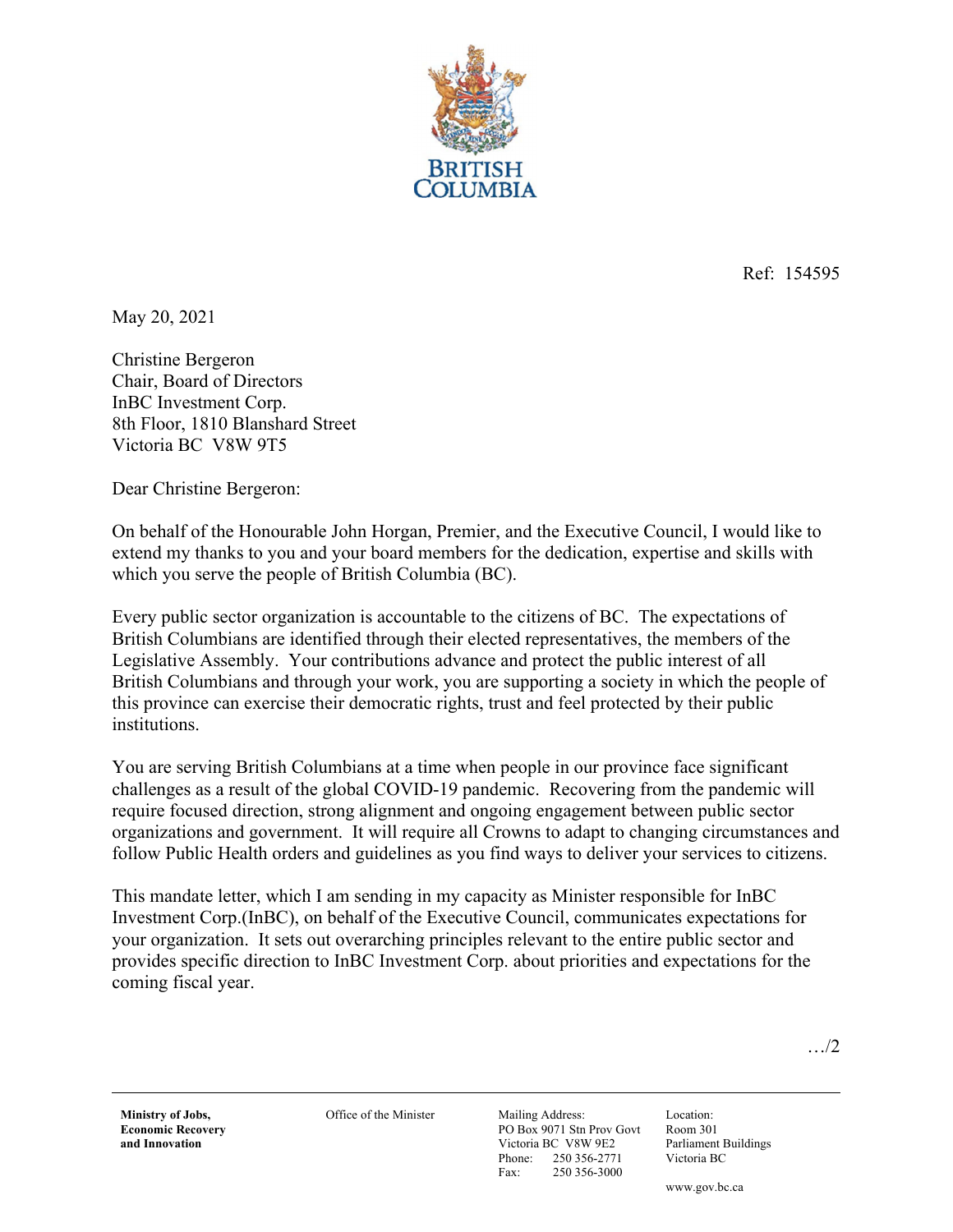I expect that the following five foundational principles will inform your agency's policies and programs:

- **Putting people first:** We are committed to working with you to put people first. You and your board are uniquely positioned to advance and protect the public interest and I expect that you will consider how your board's decisions maintain, protect and enhance the public services people rely on and make life more affordable for everyone.
- **Lasting and meaningful reconciliation:** Reconciliation is an ongoing process and a shared responsibility for us all. Government's unanimous passage of the *Declaration of the Rights of Indigenous Peoples Act* was a significant step forward in this journey – one that all Crown Agencies are expected to support as we work in cooperation with Indigenous peoples to establish a clear and sustainable path to lasting reconciliation. True reconciliation will take time and ongoing commitment to work with Indigenous peoples as they move towards self-determination. Guiding these efforts, Crown agencies must also remain focused on creating opportunities that implement the Truth and Reconciliation Commission through your mandate.
- **Equity and anti-racism:** Our province's history, identity and strength are rooted in its diverse population. Yet racialized and marginalized people face historic and present-day barriers that limit their full participation in their communities, workplaces, government and their lives. The public sector has a moral and ethical responsibility to tackle systemic discrimination in all its forms – and every public sector organization has a role in this work. All Crowns are expected to adopt the Gender-Based Analysis Plus (GBA+) lens to ensure equity is reflected in your operations and programs. Similarly, appointments resulting in strong public sector boards that reflect the diversity of BC will help achieve effective and citizen-centred governance.
- **A better future through fighting climate change:** Announced in December 2018, the CleanBC climate action plan puts our province on the path to a cleaner, better future by building a low-carbon economy with new clean energy jobs and opportunities, protecting our clean air, land and water and supporting communities to prepare for carbon impacts. As part of the accountability framework established in CleanBC, and consistent with the *Climate Change Accountability Act*, please ensure your organization aligns operations with targets and strategies for minimizing greenhouse gas emissions and managing climate change risk, including the CleanBC target of a 50 percent reduction in public sector building emissions and a 40 percent reduction in public sector fleet emissions by 2030. Your organization is expected to work with Government to report out on these plans and activities as required by legislation.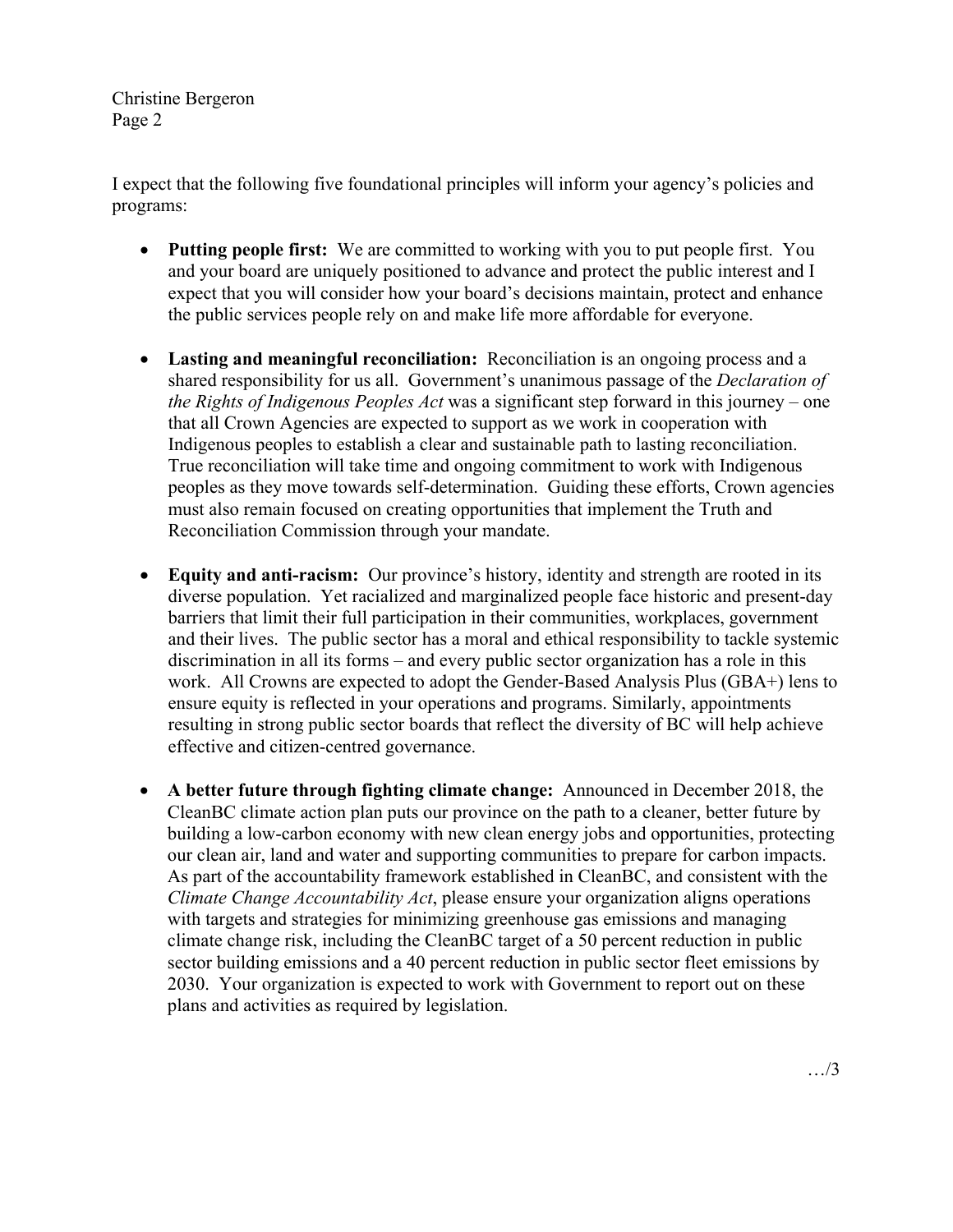> **A strong, sustainable economy that works for everyone:** I expect that you will identify new and flexible ways to achieve your mandate and serve the citizens of BC within the guidelines established by the Provincial Health Officer and considering best practices for conducting business during the pandemic. Collectively, our public sector will continue to support British Columbians through the pandemic and economic recovery by investing in health care, getting people back to work, helping businesses and communities, and building the clean, innovative economy of the future. As a public sector organization, I expect that you will consider how your decisions and operations reflect environmental, social and governance factors and contribute to this future.

The Crown Agencies and Board Resourcing Office, with the Ministry of Finance, will continue to support you and your board on recruitment and appointments as needed, and will be expanding professional development opportunities in 2021/22. The Governing in the Public Interest online certificate program is now available, and all board members are encouraged to complete this new offering.

As the Minister Responsible for InBC Investment Corp., I expect that you will make substantive progress on the following priorities and incorporate them in the goals, objectives and performance measures in your 2021/22 Service Plan:

- Transition InBC to its new organizational mandate by developing and implementing a robust organizational framework that includes a governance and corporate accountability framework for InBC.
- Develop, report and implement an approved investment policy for the strategic investment fund.
- Develop and report on a performance measurement and public accountability framework.
- Oversee the Legacy Investment Portfolios and obligations:
	- o Continue to manage the BC Renaissance Capital Fund venture capital investment portfolios and repayments to the Federal Government under the Immigrant Investor Program (IIP).
	- $\circ$  Provide biannual updates regarding the venture capital funds, including how they support growth, facilitate availability of capital for BC technology companies and stimulate job creation in BC.

Each board member is required to sign the Mandate Letter to acknowledge Government's direction to your organization. The signed Mandate Letter is to be posted publicly on your organization's website in spring 2021.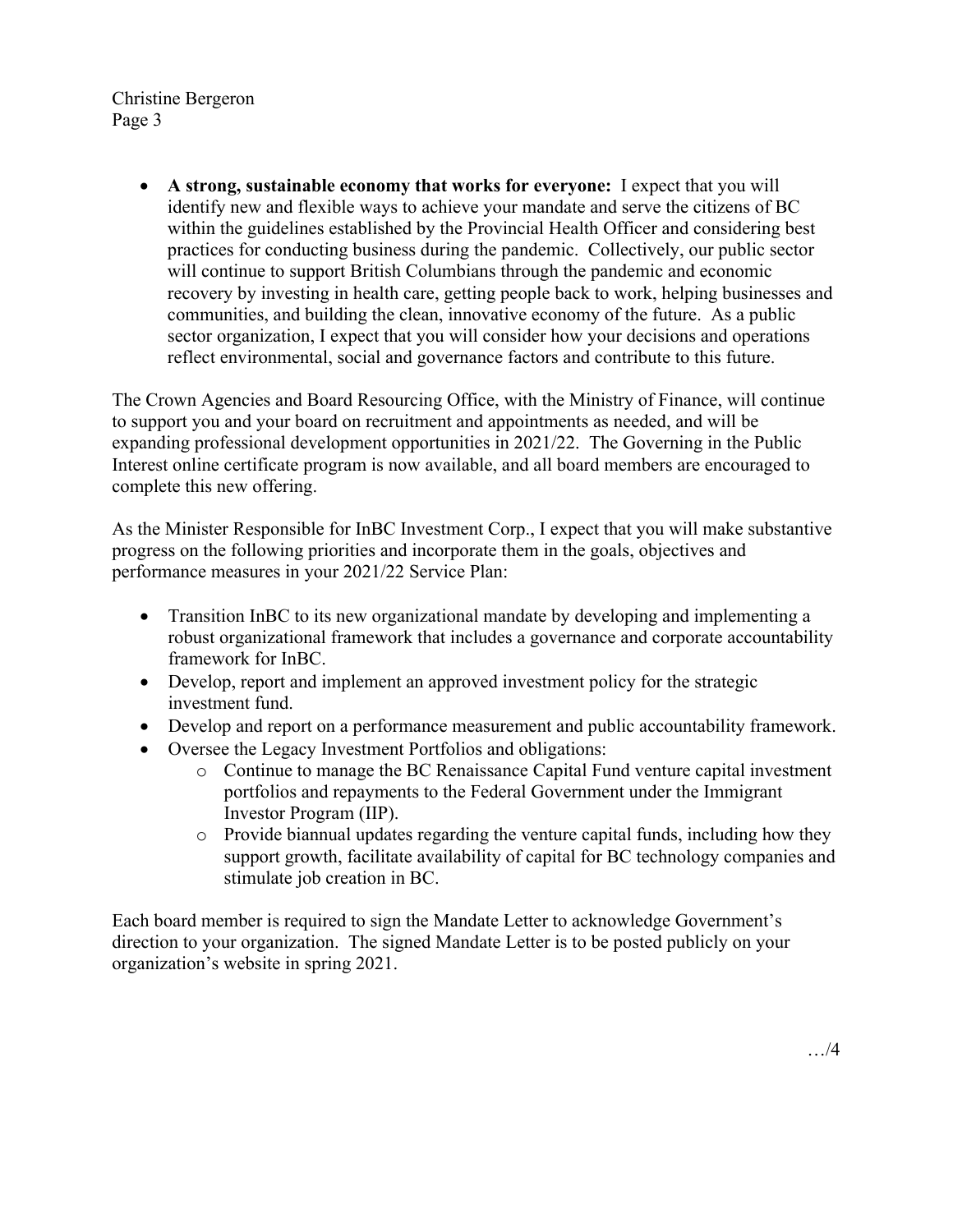I look forward to continuing to work with you and your Board colleagues to build a better BC.

Sincerely,

Minister

Ravi Kahlon Date: May 20, 2021

Enclosure

…/5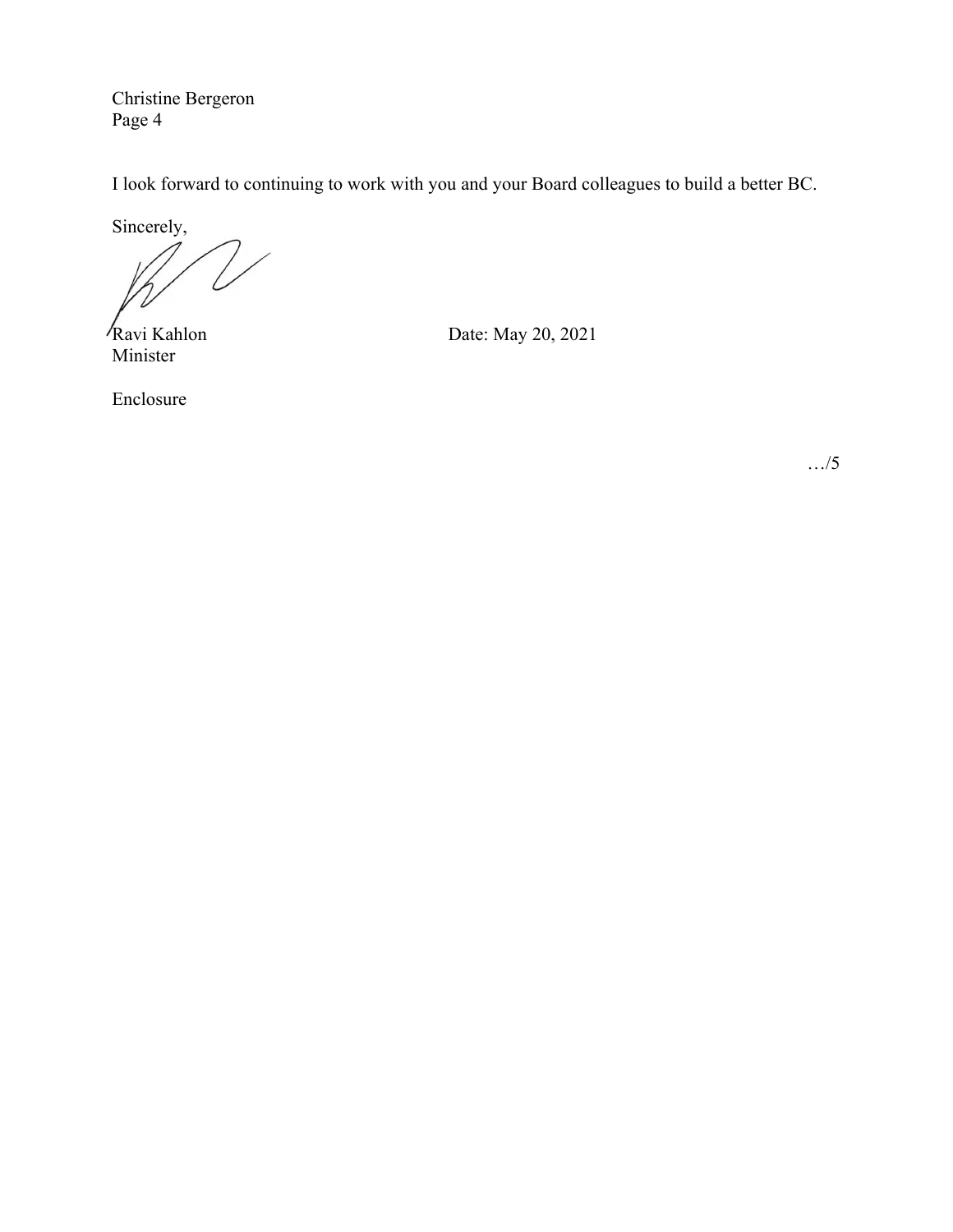hustni f

Christine Bergeron Chair InBC Investment Corp.

Bobbi Plecas Director InBC Investment Corp.

Kevin Campbell **Director** InBC Investment Corp. Ingrid Leong Director InBC Investment Corp.

Glen Lougheed Director InBC Investment Corp. Suzanne Trottier **Director** InBC Investment Corp.

Carole James **Director** InBC Investment Corp.

Iglika Ivanova **Director** InBC Investment Corp.

Heather Wood Director InBC Investment Corp.

…/6